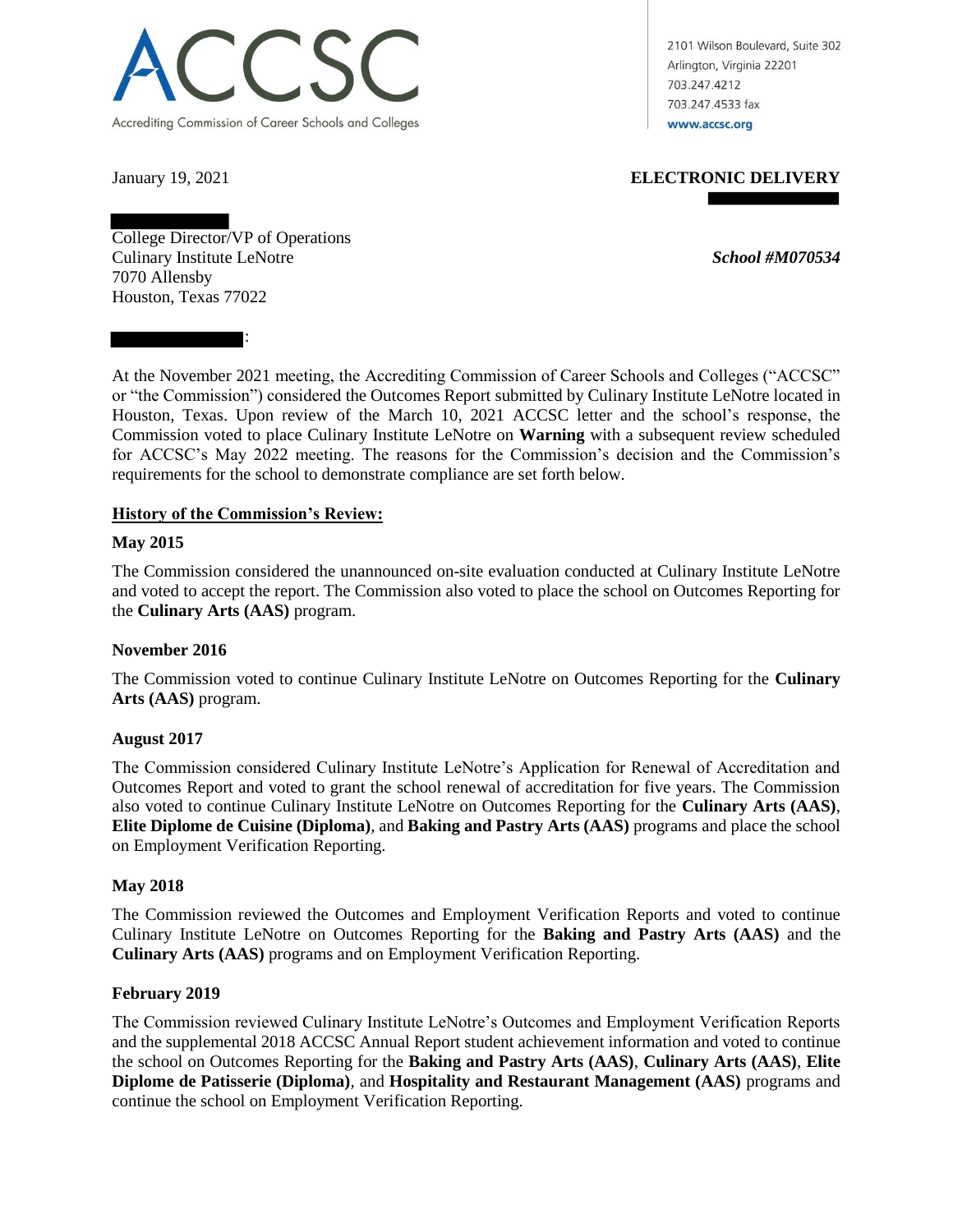## **November 2019**

The Commission voted to continue Culinary Institute LeNotre on Outcomes Reporting for the **Culinary Arts (AAS)**, **Elite Diplome de Patisserie (Diploma)**, and **Hospitality and Restaurant Management (AAS)** programs and to accept the Employment Verification Report. The Commission also requested additional information for the **Elite Diplome in Baking & Pastry Arts (Diploma)** and **Elite Diplome in Culinary Arts (Diploma)** programs based on below-benchmark employment rates reported in the 2019 ACCSC Annual Report.

## **February 2021**

The Commission voted again to continue Culinary Institute LeNotre on Outcomes Reporting for the **Culinary Arts (AAS)**, **Elite Diplome de Patisserie (Diploma)**, and **Hospitality and Restaurant Management (AAS)** programs. The Commission also noted discrepancies between the student achievement rates reported in the Outcomes Report and those in the 2020 ACCSC Annual Report both using a July 2020 Report Date on the Graduation and Employment Charts.

# **November 2021 Meeting Review and Action:**

Culinary Institute LeNotre must demonstrate successful student achievement by maintaining acceptable rates of graduate employment in the career field for which the school provided education and supporting these rates through the school's verifiable records of initial employment of its graduates or other verifiable documentation (*Section VII (B)(1)(b), Substantive Standards, Standards of Accreditation*). In response to the March 10, 2021 ACCSC letter, the school reported the following student achievement rates using a July 2021 Report Date on the Graduation and Employment Charts:

| <b>Program</b><br>(Credential)                 | Length in<br><b>Months</b> | <b>CI-LeNotre</b><br><b>Graduation</b><br>Rate | <b>ACCSC</b><br><b>Benchmark</b><br><b>Graduation</b><br>Rate | <b>CI-LeNotre</b><br><b>Employment</b><br>Rate | <b>ACCSC</b><br><b>Benchmark</b><br><b>Employment</b><br>Rate |
|------------------------------------------------|----------------------------|------------------------------------------------|---------------------------------------------------------------|------------------------------------------------|---------------------------------------------------------------|
| Culinary Arts (AAS)                            | 18                         | 55%                                            | 47%                                                           | 77%                                            | 70%                                                           |
| Elite Diplome de Patisserie (Diploma)          | 12                         | 67%                                            | 55%                                                           | 30%                                            | 70%                                                           |
| Hospitality and Restaurant Management<br>(AAS) | 22                         | 67%                                            | 43%                                                           | 100%                                           | 70%                                                           |

The Commission found that although Culinary Institute LeNotre reported student achievement rates for the Culinary Arts (AAS) and the Hospitality and Restaurant Management (AAS) programs that meet ACCSC's student achievement benchmark rates, the employment rate for the Elite Diplome de Patisserie (Diploma) program continues to fall significantly below ACCSC's benchmark rate.<sup>1</sup>

Culinary Institute LeNotre indicated that in an effort to improve the employment rates of its graduates, the school's Career Services staff works with Program Directors on externship placements. The school also indicated that it conducts seminars related to interviewing and resume writing as well as two job fairs annually. Culinary Institute LeNotre noted the impact of the COVID-19 pandemic on the restaurant and hotel industries resulting in periods of closure of the school and challenges with externship sites and employment opportunities. Nevertheless, the school stated that "[d]espite these obstacles, we were able to overcome them and successfully meet/exceed Completion and Placement benchmarks" (*September 27, 2021 response, page 1*) with the exception of the employment rate for the Elite Diplome de Patisserie

 $\overline{a}$ <sup>1</sup> *Section VII (B)(1)(b)(ii), Substantive Standards, Standards of Accreditation* and *Appendix VI - Student Achievement Rates.*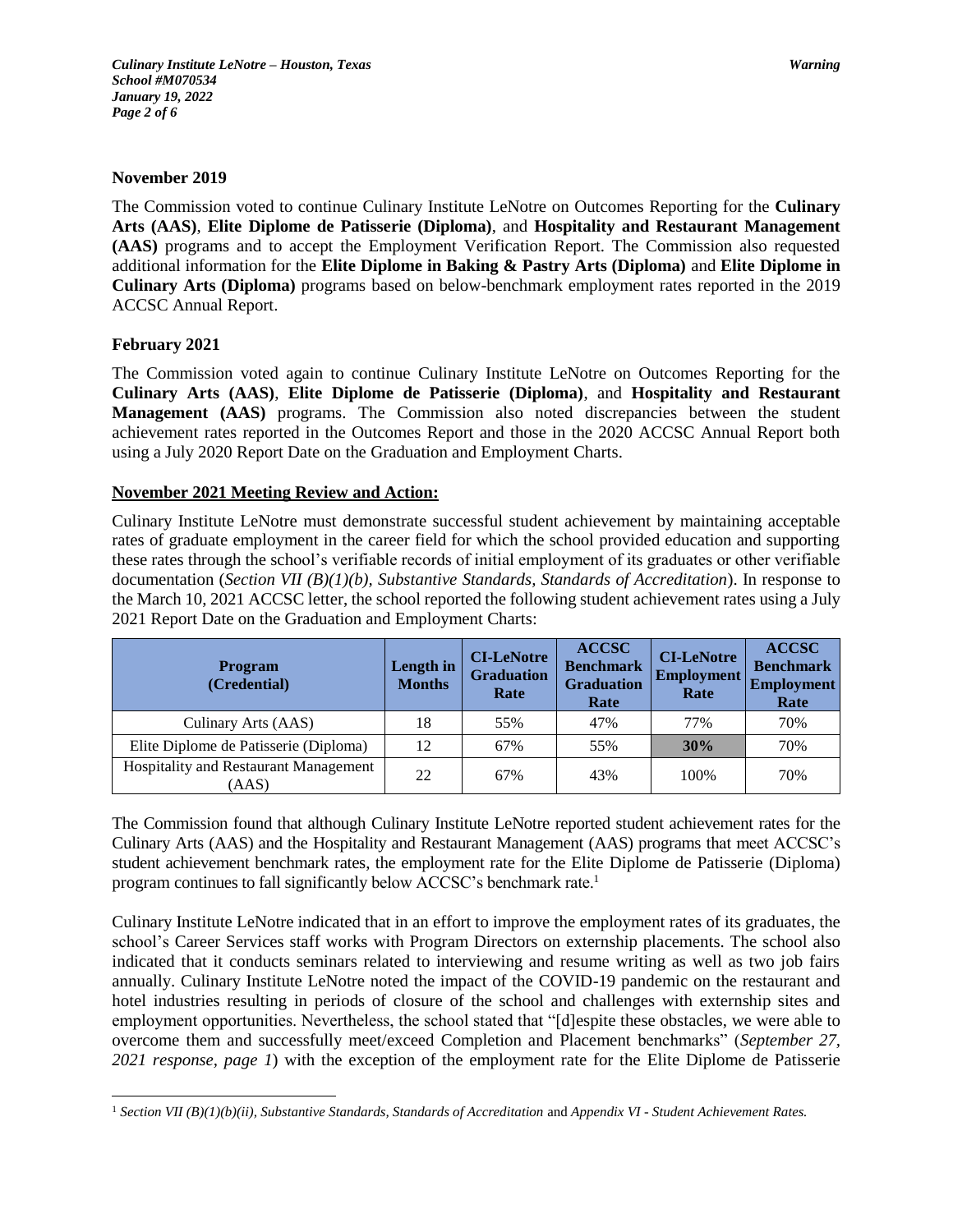program. The Commission found that Culinary Institute LeNotre provided a basic list of activities conducted by Career Services staff and did not include a thorough assessment of the effectiveness of the school's activities to improve employment rates. In addition, the Commission noted that the school did not include an explanation about the low employment rates specifically related to the Elite Diplome de Patisserie program or details of initiative to improve employment rates for this program.

Moreover, the Commission also posed some questions regarding the reliability of the student achievement data provided. In the March 10, 2021 letter, ACCSC noted discrepancies between the graduation and employment data reported in the 2020 ACCSC Annual Report and the Outcomes Report reviewed at the February 2021 Commission meeting both using a July 2020 Report Date on the Graduation and Employment Charts. In response to this letter, **Employment Charts.** In response to this letter, **and the set of the set of the set of the set of the set of the set of the set of the set of the set of the set of the set of** Operations of Culinary Institute LeNotre, wrote,

*As a newly arrived College Director this year with 12 years of experience as a campus president and area manager in the Houston, TX area, it was evident to me after reviewing your letter dated March 10, 2021 (attached), and research the metrics, our reports to ACCSC were inaccurately submitted (September 27, 2021 Response Document, page 1).*

The school provided corrected information for the previous Graduation and Employment Charts using a July 2020 Report Date with this response, and yet the Commission again found discrepancies between the data reported on the Graduation and Employment Chart and the rosters submitted by the school to support the information on the chart for the Culinary Arts (AAS) program using a July 2021 Report Date. Specifically, while Culinary Institute LeNotre reported 33 graduates as employed in the culinary arts field on the Graduation and Employment Chart, the supporting roster shows employment information for only seven graduates. In addition, although the school reported three graduates in the "Further Education" category and one graduate in the "Unavailable for Employment" category, the supporting rosters list two graduates as Further Education and no graduates as Unavailable for Employment.

In the response, the school stated that "a complete restructuring of our organization management and process improvement plans for an individual area of opportunity has been conducted and operationalized," (*September 27, 2021 Response Document, page 2*). The school's ongoing inability to supply the Commission with complete and accurate information and documentation despite the new management team raises questions about the school's ability to provide consistently reliable data.

Although the school is reporting below-benchmark rates of graduate employment in just one program presently, the Commission is concerned that the Elite Diplome de Patisserie program has been subject to Outcomes Reporting almost continuously since 2017. In addition, the Culinary Arts program has been subject to Outcomes Reporting since 2015. As such, if the school cannot demonstrate the employability of graduates from these programs, then the Commission may take a programmatic action to include directing the school to cease enrollment in these programs or revoking the approval of the programs altogether.

Based on the history of Outcomes Reporting and questions about the reliability of the school's student achievement data and supporting information, the Commission voted to place Culinary Institute LeNotre on Warning and directs the school to submit the following:

a. A detailed assessment and evaluation of the effectiveness of the school's student achievement improvement plan for its programs with specific attention paid to the Culinary Arts (AAS) and Elite Diplome de Patisserie (Diploma) programs.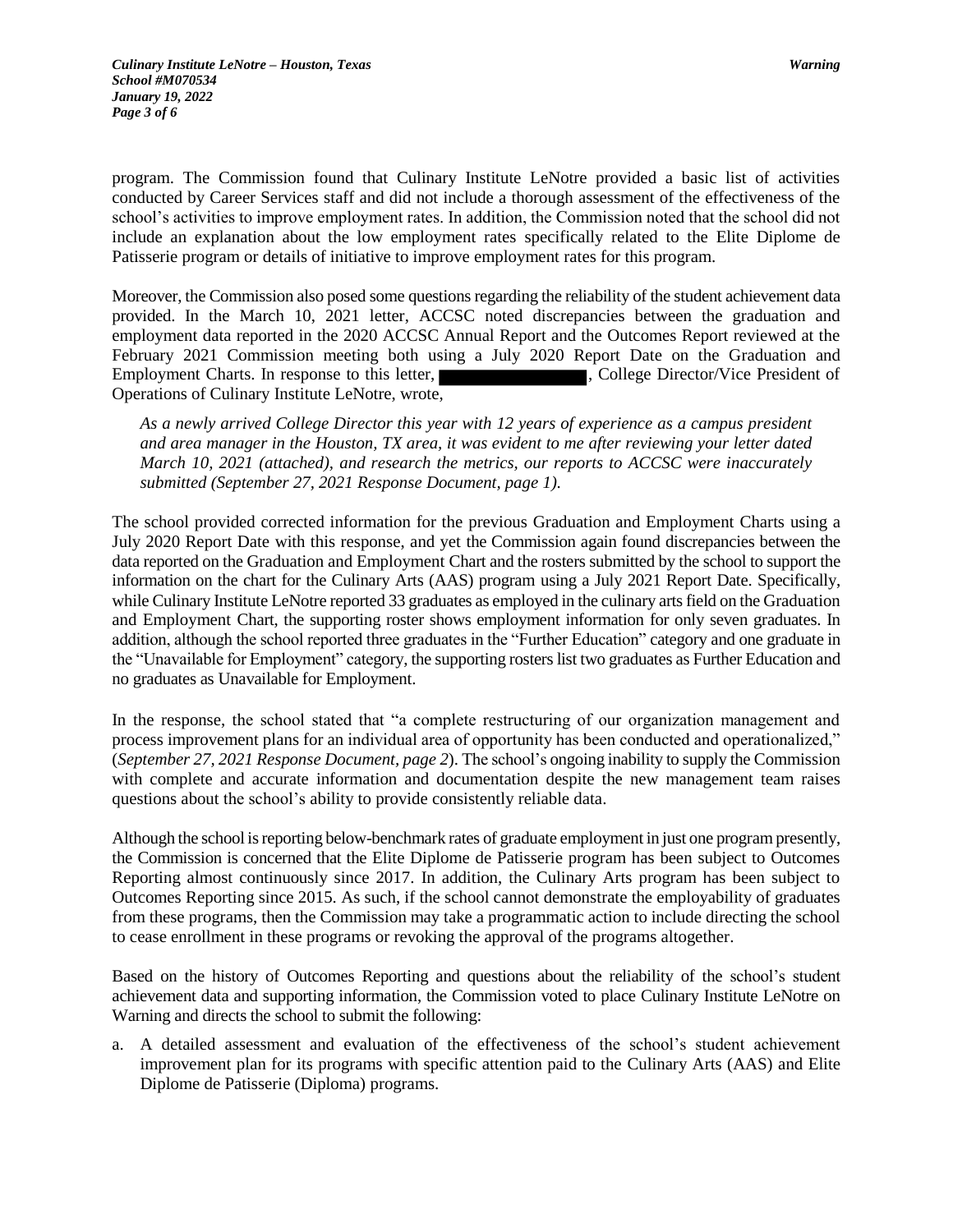- b. A description of any modifications or improvements implemented in the school's programs and administrative support services.
- c. An evaluation of current employment trends including an assessment as to when the programs' student achievement rates are expected to meet ACCSC's benchmark rates.
- d. Graduation and Employment Charts for the Culinary Arts (AAS) and Elite Diplome de Patisserie (Diploma) programs using a **January 2022 Report Date**.
- e. Summary information for the Graduation and Employment Charts organized according to the corresponding **cohort start date** reported on the chart (line #1) as follows:
	- i. For each student start, provide the following information:

| Count | <b>Student ID</b> | Program           |          | <b>Graduation Date</b> | <b>Withdrawal/Termination Date</b> |  |
|-------|-------------------|-------------------|----------|------------------------|------------------------------------|--|
|       | 12345             | Cosmetology       | 01/10/17 | 06/01/2018             | N/A                                |  |
|       | !2346             | $\cup$ osmetology | 01/10/17 | N/A                    | 01/10/2018                         |  |

ii. For each student classified as "Unavailable for Graduation" (line #6), provide the following information:

| <b>Count</b> | <b>Student ID</b> | Program | <b>Start Date</b> | <b>Reason</b><br><b>Jnavailable</b> | <b>Description of the Documentation on File</b> |
|--------------|-------------------|---------|-------------------|-------------------------------------|-------------------------------------------------|
|              |                   |         |                   |                                     |                                                 |

iii. For each graduate classified as employed in the field<sup>2</sup> (line  $#14$ ), provide the following information:

| Count | <b>Graduate</b><br>$\mathbf{ID}$ | Program | <b>Start</b><br><b>Date</b> | Employer,<br><b>Contact. Address.</b><br>$&$ Ph. $#$ | Date of<br><b>Initial</b><br><b>Employment</b> | <b>Descriptive Job Title</b><br>and Responsibilities | <b>Source of</b><br>Verification <sup>3</sup><br>( <i>i.e.</i> , graduate or<br>employer) |
|-------|----------------------------------|---------|-----------------------------|------------------------------------------------------|------------------------------------------------|------------------------------------------------------|-------------------------------------------------------------------------------------------|
|       |                                  |         |                             |                                                      |                                                |                                                      |                                                                                           |

iv. From the list in (iii) above, for each graduate classified as employed in a training related field, that is "self-employed," provide the following:

| ∠ount | <b>Graduate ID</b> | Program | <b>Start Date</b> | <b>Description of the Documentation on File</b> |
|-------|--------------------|---------|-------------------|-------------------------------------------------|
|       |                    |         |                   |                                                 |

v. From the list in (iv.) above, for each graduate classified as employed in a training related field, that is "Career Advancement," provide the following:

| ∠ount | Graduate ID | <b>Program</b> | <b>Start Date</b> | Description of the Documentation on File |
|-------|-------------|----------------|-------------------|------------------------------------------|
|       |             |                |                   |                                          |

vi. For each graduate classified as "Graduates-Further Education" (line #11) or "Graduates-Unavailable for Employment" (line #12), provide the following information:

| Count | <b>Graduate ID</b> | <b>Program</b> | <b>Start</b><br><b>Date</b> | <b>Classification</b><br>on the G&E<br><b>Chart</b> | <b>Reason</b> | <b>Description of the</b><br><b>Documentation on File</b> |
|-------|--------------------|----------------|-----------------------------|-----------------------------------------------------|---------------|-----------------------------------------------------------|
|       |                    |                |                             |                                                     |               |                                                           |

f. Any additional information, to include contemporaneous retention, graduation, or employment data, that the school believes will be useful to the Commission in making a determination regarding the school's compliance with ACCSC's student achievement outcomes requirements.

 $\overline{a}$ 

<sup>2</sup> See *Appendix VII – Guidelines for Employment Classification, Standards of Accreditation.*

<sup>&</sup>lt;sup>3</sup> Appendix VII (4) – Guidelines for Employment Classification, Standards of Accreditation requires the school to verify the employment classification.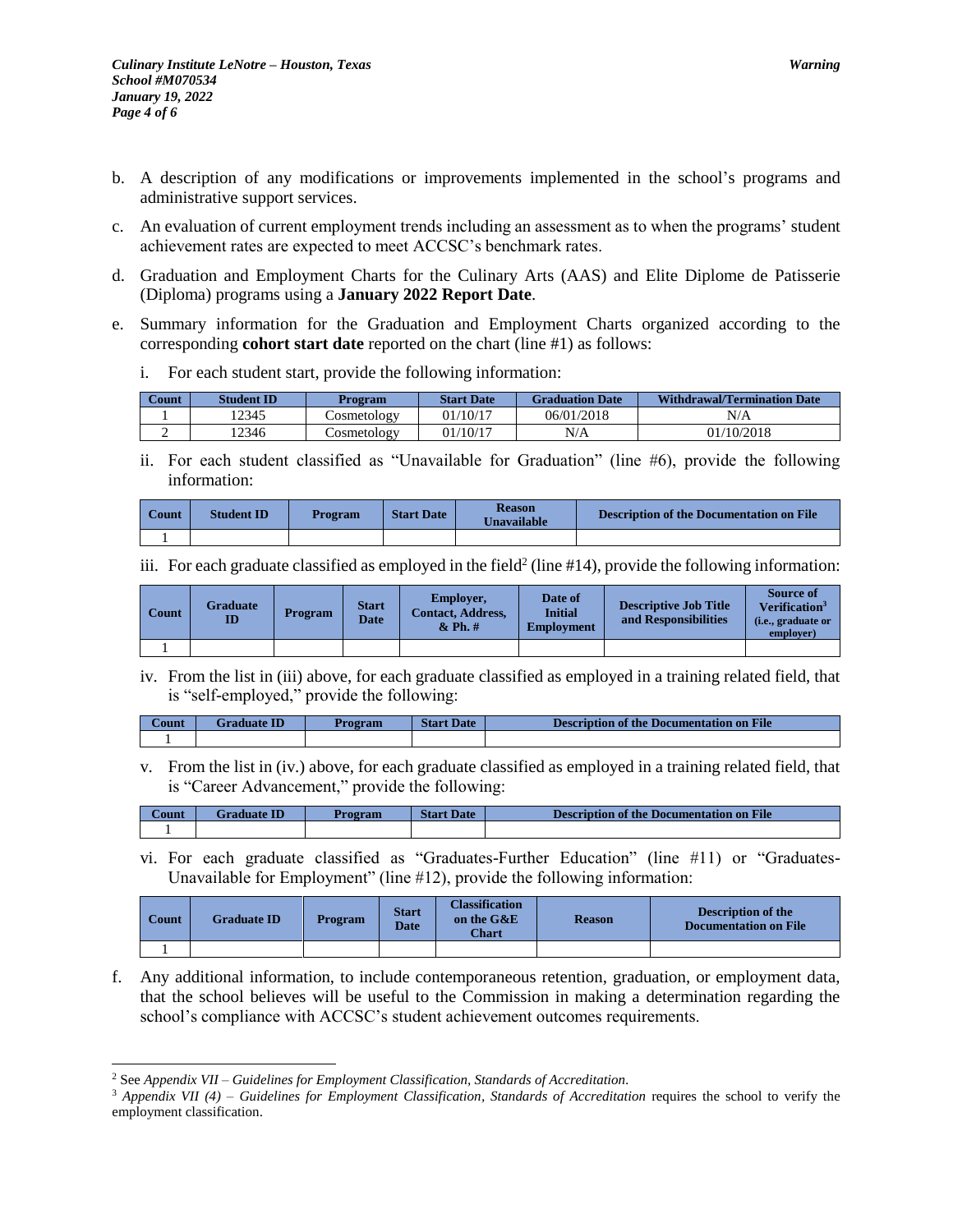Please note that the Commission expects that the school will provide complete and accurate information and documentation. If the school is unable to do this, the Commission will consider further appropriate action.

# **2021 ACCSC Annual Report:**

Culinary Institute LeNotre also submitted its 2021 ACCSC Annual Report in which the school reported the following programs with employment rates that fall below ACCSC's benchmark rates:

| <b>Program</b><br>(Credential)                     | Length in<br><b>Months</b> | <b>CI-LeNotre</b><br><b>Graduation</b><br>Rate | <b>ACCSC</b><br><b>Benchmark</b><br><b>Graduation</b><br>Rate | <b>CI-LeNotre</b><br><b>Employment</b><br>Rate | <b>ACCSC</b><br><b>Benchmark</b><br><b>Employment</b><br>Rate |
|----------------------------------------------------|----------------------------|------------------------------------------------|---------------------------------------------------------------|------------------------------------------------|---------------------------------------------------------------|
| Baking & Pastry Arts (AAS)                         | 24                         | 58%                                            | 40%                                                           | 64%                                            | 70%                                                           |
| Elite Diplome de Cuisine (Diploma)                 | 12                         | 85%                                            | 55%                                                           | 65%                                            | 70%                                                           |
| Elite Diplome in Baking & Pastry Arts<br>(Diploma) | 15                         | 82%                                            | 50%                                                           | 50%                                            | 70%                                                           |
| Elite Diplome in Culinary Arts (Diploma)           | 15                         | 64%                                            | 50%                                                           | 64%                                            | 70%                                                           |

Therefore, Culinary Institute LeNotre must submit additional information for these programs to include the following:

- a. Graduation and Employment Charts for the programs in the above chart using a **January 2022 Report Date**;
- b. For any program for which the reported rates of student graduation or graduate employment do not meet the ACCSC benchmark, a description of the strategies being implemented to support student graduation or employment and an assessment of the school's progress toward meeting the Commission's benchmarks; and
- c. Any additional information, to include contemporaneous retention, graduation, or employment data, that the school believes will be useful to the Commission in making a determination regarding the school's compliance with ACCSC's student achievement outcomes requirements.

# **Warning Restrictions:**

Pursuant to *Section VII (K)(9), Rules of Process and Procedure, Standards of Accreditation*, the Commission will not consider substantive changes, a change of location/relocation, or additions (i.e., separate facilities, new programs) to a school or its separate facilities while the school is under a Warning.

# **Notification to Students:**

The Commission requires the school to inform current and prospective students in writing that the school has been placed on Warning and to provide a summary of the reasons for the Warning Order (*Section VII (K)(8) Rules of Process and Procedure, Standards of Accreditation*).

# **Response Requirements:**

By applying for accreditation, a school accepts the obligation to demonstrate continuous compliance with the *Standards of Accreditation*. While the Commission employs its own methods to determine a school's compliance with accrediting standards, the burden rests with the school to establish that it is meeting the standards. The Commission's deliberations and decisions are made on the basis of the written record and